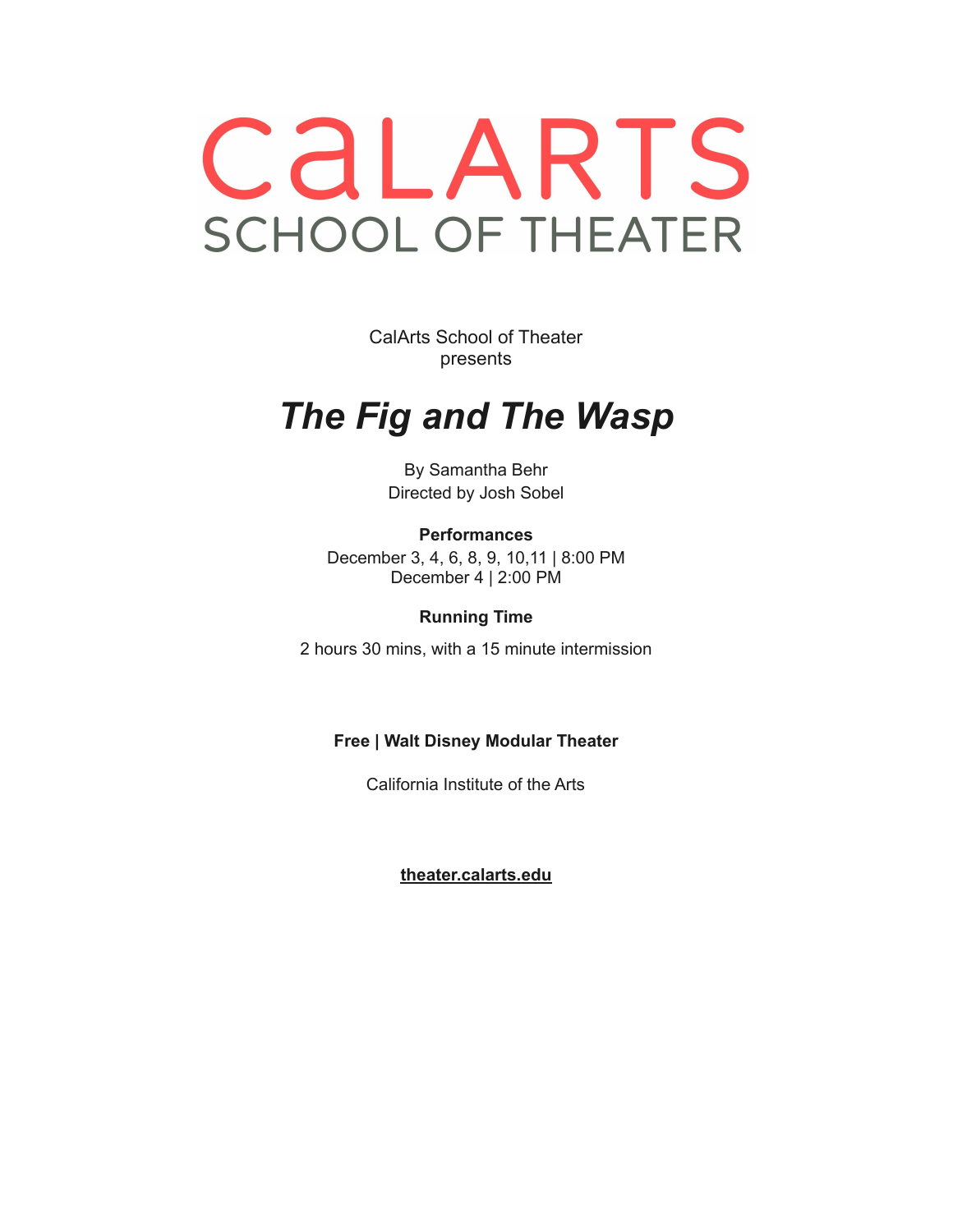#### **Cast**

**Rosaura Flagg:** Ishika Muchhal **George:** Victoria Zajac **Cara Flagg:** Fiona Rose Dyer **Harla Monroe:** Avalon Greenberg Call **Darwin Flagg & Pres. Curlew:** Jeremy Spektor **Ensemble:** Jamie Cayer, Heather Friedman, Willington Liu, Ronaldo Medina, Olivia Michael

#### **Creative Team**

**Director:** Josh Sobel **Scenic Designer:** Yuki Ding **Lighting Designer:** Violet Smith **Costume Designer:** Lena Sands **Video Designer:** Nat Nicholas **Sound Designer:** Steven Cobilich **Co-Sound Designer:** Claire Marie Nemanich **Composer:** Sam Wells **Choreographer/Movement Director:** Livya Howard-Yashar **Co-Technical Director:** Karim Abuabara **Co-Technical Director:** Sam DuBois **Graphic Designer:** Jen Dorman

**Assistant Director:** Harry Golby **Assistant Scenic Designer:** Jane Hamor **Assistant Scenic Designer:** Yueyi Zhang **Assistant Lighting Designer:** Cad Apostol **Assistant Lighting Designer:** Stephanie Atwood **Assistant Costume Designer:** Yi-Lun Chien **Assistant Costume Designer:** Danica Martino **Assistant Video Designer:** Ghazal Bazargan **Assistant Video Designer:** Zoë Lappin **Assistant Sound Designer:** Claire Marie Nemanich

**Stage Manager:** Jordie Marie Rippon **Producer:** Angelina Jian **Assistant Stage Manager:** Cassy Sottile **Assistant Stage Manager:** Nicole Theep **Associate Production Supervisor:** Katherine Paez Froehlich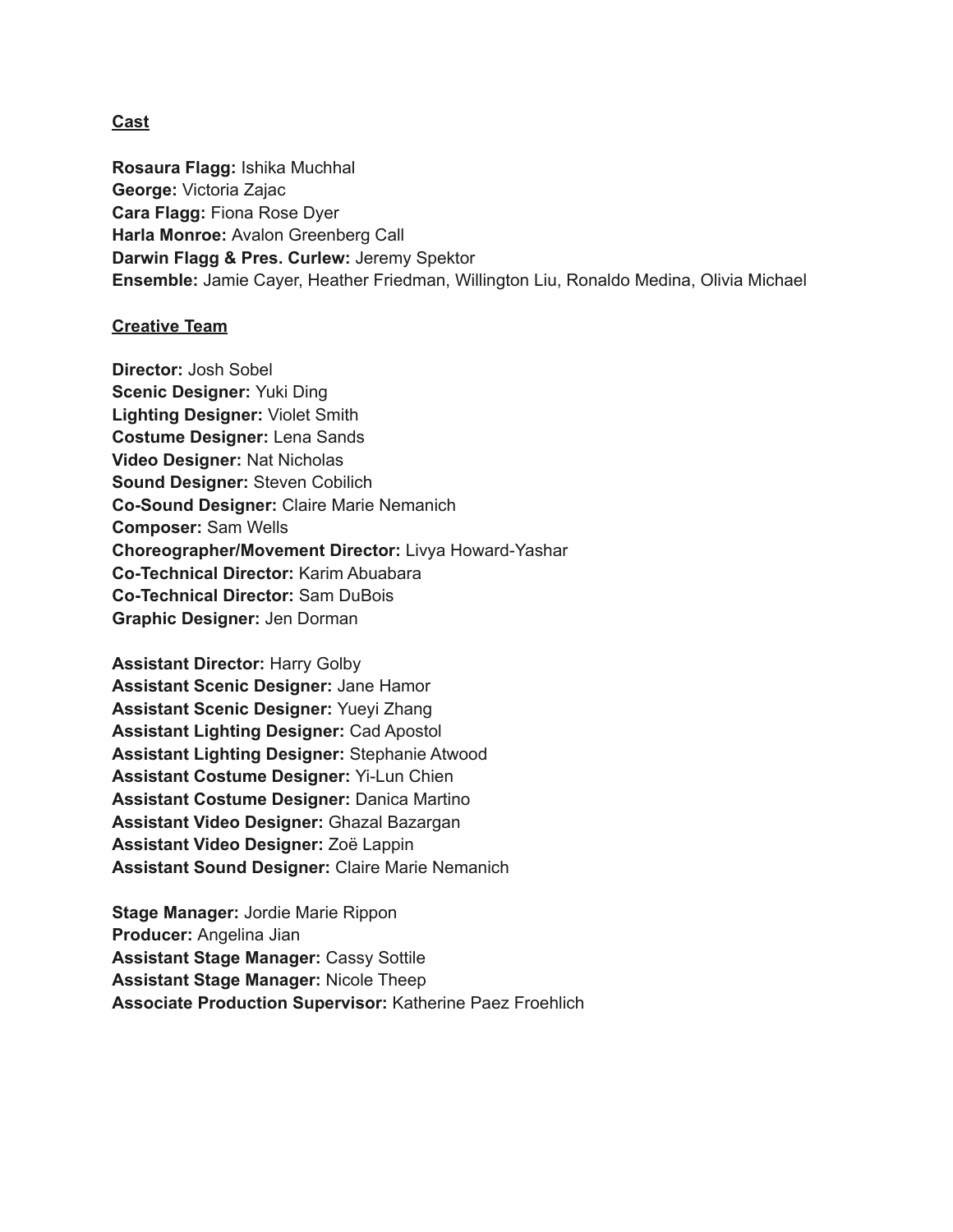# **Project Description**

How do you fight hopelessness? A senator from a well-known political family, Rosaura Flagg promotes stability to her fellow citizens, even as the country is crumbling. As a mysterious disease starts to spread, her daughter lies in a hospital room in a coma-like sleep. *The Fig and The Wasp* explores the destruction caused by isolation and the power of care and connection, against the backdrop of a world on fire.

# **Notes from the Director**

How do you fight hopelessness at the end of the world?

This play was first written in 2016.

Special thanks to Alexis Randolph, Ian Damont Martin, Angela Salinas, Carol Cohen, Merrina Millsapp, Mia Park, Aria Szalai-Raymond, Sharyon Culberson, Simon Hedger, Dani Weider, Kyra Leigh, Stephanie Shum, Oona O'Brien, Claire Chrzan, Rasean Davonte Johnson, Jeffrey Levin, Christine Pascual, Leon J. Evans, Catherine Miller, Emily Boyd, Gaby Labotka, Madisen Dempsey, Corbin Paulino, Lewis Klahr, Janie Geiser, Peter Flaherty, Barbara & Sidney Sobel, Eleanor Kahn, Shaurjya Banerjee, Ariel Bookman, and Terry Bookman.

# **Notes from the Playwright**

Whenever something ends, some things remain.

Special thanks to Matthew Behr for the nugget of inspiration, our complex conversations, and always helping make space for me to create. To my family for the unending support from day one of my existence. To Kim Doppe and her Colina St. apartment, for giving me shelter and a cozy space for those first readings and draft reworkings, as well as thoughtful insight into the work and life in general. To Laura Hedli, Jaclyn Biskup, Melanie DuPuy, Tina Rutsch, and to everyone who gave a bit of time to read the many works in progress and share such valuable feedback. To Haven and the Chicago-based artists involved in the 2019 workshop of *The Fig and The Wasp*. And to Josh Sobel for being such a consummate supporter of my writing and an essential part of this process.

#### **Use of Headphones**

To present an immersive audio experience, audiences are required to wear overhead headphones during the performance. Headphones will be provided at your seat and will be sanitized before every performance.

#### **Content Warning**

This story contains themes of suicide, depression, anxiety, quarantine, isolation, environmental and political upheaval, and death.

This production contains strobe lighting effects, theatrical haze, and loud sound effects.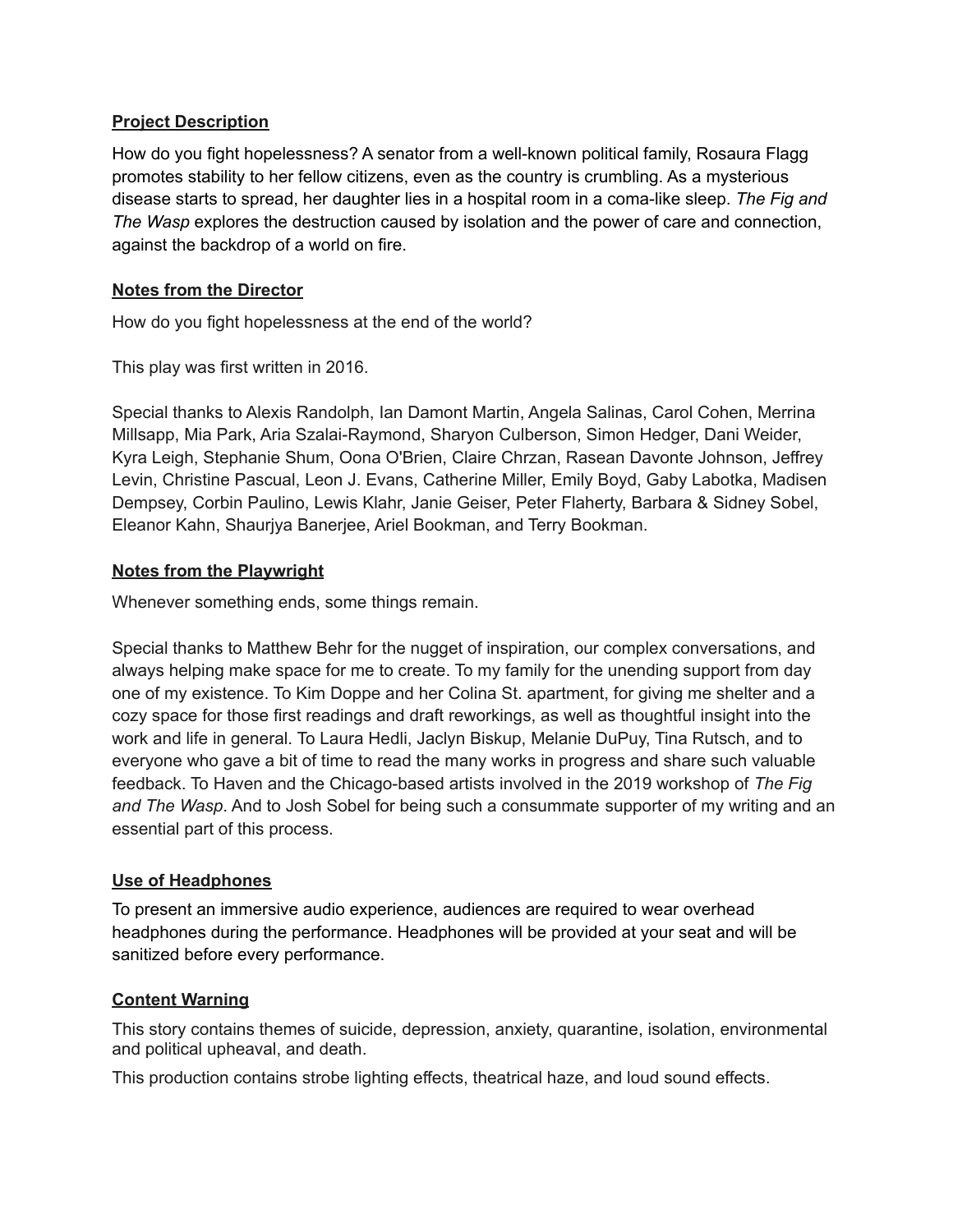#### **Cast**

**Ishika Muchhal (Rosaura Flagg, BFA3**) is an actor, singer, dancer, writer and producer whose art and advocacy focus on intersectional social issues. She's a California Arts Council "Individual Artist Fellow" grantee for her interview series "A QISSAA with Ishika: Quintessential and Inspiring Stories of South Asian Artists." Credits include Edinburgh Fringe Festival, *Into the Woods* (Baker's Wife), *King Lear* (Gloucester- A Noise Within), *Spring Awakening* (Wendla), *Tarzan* (Kala), CalArts School of Theater's *King Lear*, and short films. Gratitude to her parents, friends, teachers, supporters, and the incredible cast and creative team for valuing human connection amidst hopelessness. [www.ishikamuchhal.com](http://www.ishikamuchhal.com)

**Victoria Zajac (George, MFA3)** is an LA based actor/director. Previously based in Cleveland, Ohio, her work has been seen at the Cleveland Public Theatre, Beck Center for The Arts, Cleveland Playhouse, and Glacity Theatre Collective. Victoria has been seen in the CalArts Center For New Performance workshop *Cries and Whispers*. This is Victoria's premier CalArts School Of Theater Production. MFA in Acting, CalArts.

**Fiona Rose Dyer (Cara Flagg, BFA4)** is so happy to be here with you all tonight sharing live theater. Fiona was recently seen in *Nap the Play* (National Tour and Off-Broadway Premiere) alongside fellow CalArtians; and *Here, Nowhere*, a short filmed in Chicago last fall. She would like to thank the entire *F&W* team for being compassionate rockstars, in addition to her mother, Kelly, and her grandmother, Deanna, for their unconditional love and support, always. As with all of her work, she would like to dedicate her performance(s) to her late - and great - friends, Rocky G. Whiteside and Jaedon Bain. Tonight when you get home, or tomorrow when you wake up, Fiona urges you to check in on someone you haven't heard from in a while, just to see how they are. Enjoy the show.

**Avalon Greenberg Call (Harla Monroe, BFA3)** is thrilled to be a part of this production of *The Fig and The Wasp*. Avalon is BFA 3 Actor and Digital Arts student in the CalArts School of Theater where she continues to grow as a multidisciplinary artist. Her previous roles include: Ruth (*Light Falling Down*), Cordelia (*King Lear*) and Whitney (*Piece of my Hear*t). Avalon has trained with the Old Globe Theatre of San Diego and has enjoyed expanding her craft at CalArts.

**Jeremy Spektor (Darwin Flagg & Pres. Curlew, MFA2)** was born and raised in the Pacific Northwest. He received his BA in Drama from the University of Washington School of Drama and furthered his performance studies at NYU's Tisch School of the Arts as well as The Groundlings School of Comedy, Story Pirates, UCB, Lesly Kahn & Co, and RAW Acting Studio. Recently he played Stanley Kubrick in a production which debuted at REDCAT's New Works Festival. IG: @spektorisland

**Jamie Cayer (Ensemble, BFA4)** is a Boston/LA based actress, thrilled to be sharing *The Fig and The Wasp* with everyone! Previous CalArts works include *Uncle Vanya*, *Miss Sugar*, and *You on the Moors Now*. She recently wrapped production on her first film, *Nightmare in Negligee*, coming soon! Thank you to Mom, Dad, Jess, F2, and the incredible cast & crew! Let's have a bones show! IG: @jamie\_cayer

**Ronaldo Medina (Ensemble, BFA 3)** is an LA based actor who has been acting since the age of 17. While at Golden Valley High School Ronaldo has been in two theater competitions and two Shakespeare Festivals. Select Golden Valley High School credits include *The Book of Mormon* (Elder Green and Doctor), *Sense and Sensibility* (John Dashwood), and *High School Musical* (Chad). His CalArts School of Theater productions include *The Romeo and Juliet Experience* and *The Fig and The Wasp*.

**Bios**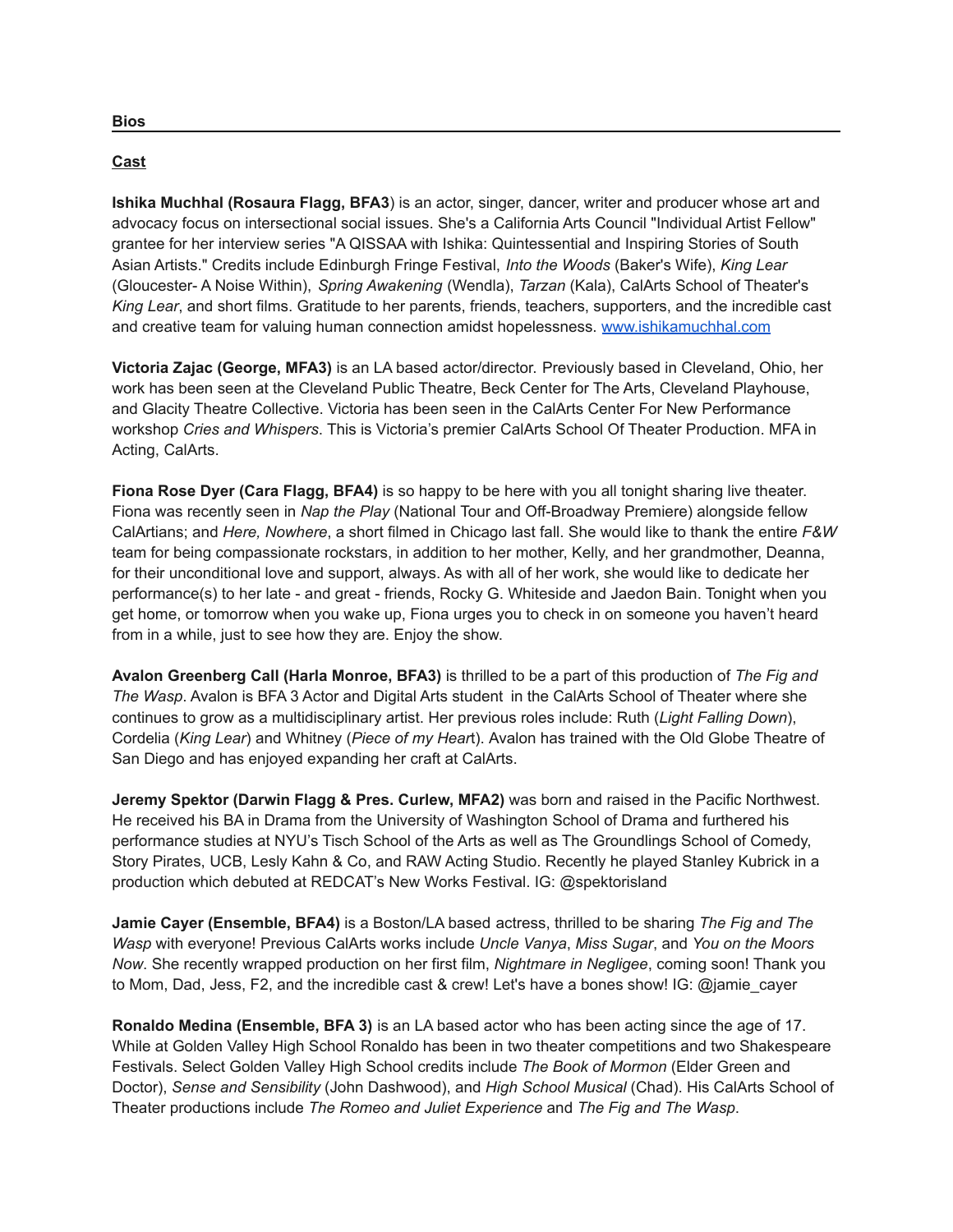**Willington Liu (Ensemble, BFA 3)** is an LA and Beijing based performer. Before attending CalArts, he acted in the Chinese Blockbuster *Fengshen Trilogy* (封神三部曲) directed by Wuershan (乌尔善). In preparation for the film, he was professionally trained in equestrian, martial arts, weapons combat, archery, Chinese drumming, and wireflying. He has received acting training from renowned Chinese celebrity acting instructor Tianchi Liu (刘天池). He is also professionally trained and competed in Latin and Ballroom dance. Special thanks to Mom, Dad, Charlie, Anna 妈妈, and Uncle Doug.

**Olivia Michael (Ensemble, BFA 4)** is an LA-based performer originally from the Appalachian Mountains of North Carolina. She has worked professionally with the Interlochen Shakespeare Festival, Acadia Repertory Theatre, and Ensemble Stage. Previous CalArts School of Theater production credits include *The Labyrinth* and *Bobbie Clearly*. Olivia attended the North Carolina Governor's School for Theatre in 2017 and graduated from the Theater Performance program at Interlochen Arts Academy in 2018. She is currently pursuing a BFA in Acting at CalArts. Olivia would like to thank her parents, Amy and Kurt, her partner Jake, and her friends.

**Heather Friedman (Ensemble, MFA2)** is thrilled to be in the first production of *The Fig and The Wasp* and her first production at CalArts. Her work has been seen at The Beverly Hills Playhouse, The Simi Valley Cultural Arts Center, and the Experimental Theatre at California State University Northridge. Education includes California State University Northridge (BA Theatre) and California Institute of the Arts (MFA2 Acting). Special thanks to her parents, Madeleine Barnette, Sebastian Schug, her CalArts cohort, and all her mentors. IG: @heather\_kat

#### **Creative Team**

**Josh Sobel (Director, MFA3)** is a director, developer/dramaturg, and educator specializing in pop-influenced and multi-disciplinary tales of adversity and hope. He has garnered awards and recognition from the Chicago Tribune, Sun-Times, Washington Post and Time Out, and was named one of Newcity Stage's "Players 2019: The Fifty People Who Really Perform for Chicago." Credits include *Bobbie Clearly* by Alex Lubischer (director, CalArts); *Daddy* by Monty Cole (dramaturg, CNP); the short films *Whole* + *Six Feet Apart* (executive producer, FutureHome Productions). Formerly Artistic Director, Haven Chicago. Recipient, SDCF Observership. BA, Oberlin College. Janet Bookspan. [jmichaelsobel.wixsite.com/home](http://jmichaelsobel.wixsite.com/home)

**Yuki Ding (Scenic Designer, MFA2)** is an MFA Scenic Design student at the California Institute of the Arts.

**Violet Smith (Lighting Designer, MFA2)** believes lighting design is watercolor painting in a 3D space. She is interested in mixed media art and her next cup of coffee, and extends special thanks to you for being here.

**Lena Sands (Costume Designer)** is an award winning costume designer for live performance. Using a variety of materials and methods to create bold and distinctive visuals, Lena collaborates with ensembles and communities to investigate bodies, histories, and the divine. Lena's designs have been seen at The Brooklyn Academy of Music (BAM), The Guthrie Theater, The Wallis, The Kirk Douglas Theater, The Getty Villa, The Skirball Cultural Center, Boston Court, and REDCAT. CalArts School of Theater productions include *Paradise by Design* and *When Spring Comes to Hills and Dales*. MFA in Costume Design, CalArts. Lena is thrilled to be back.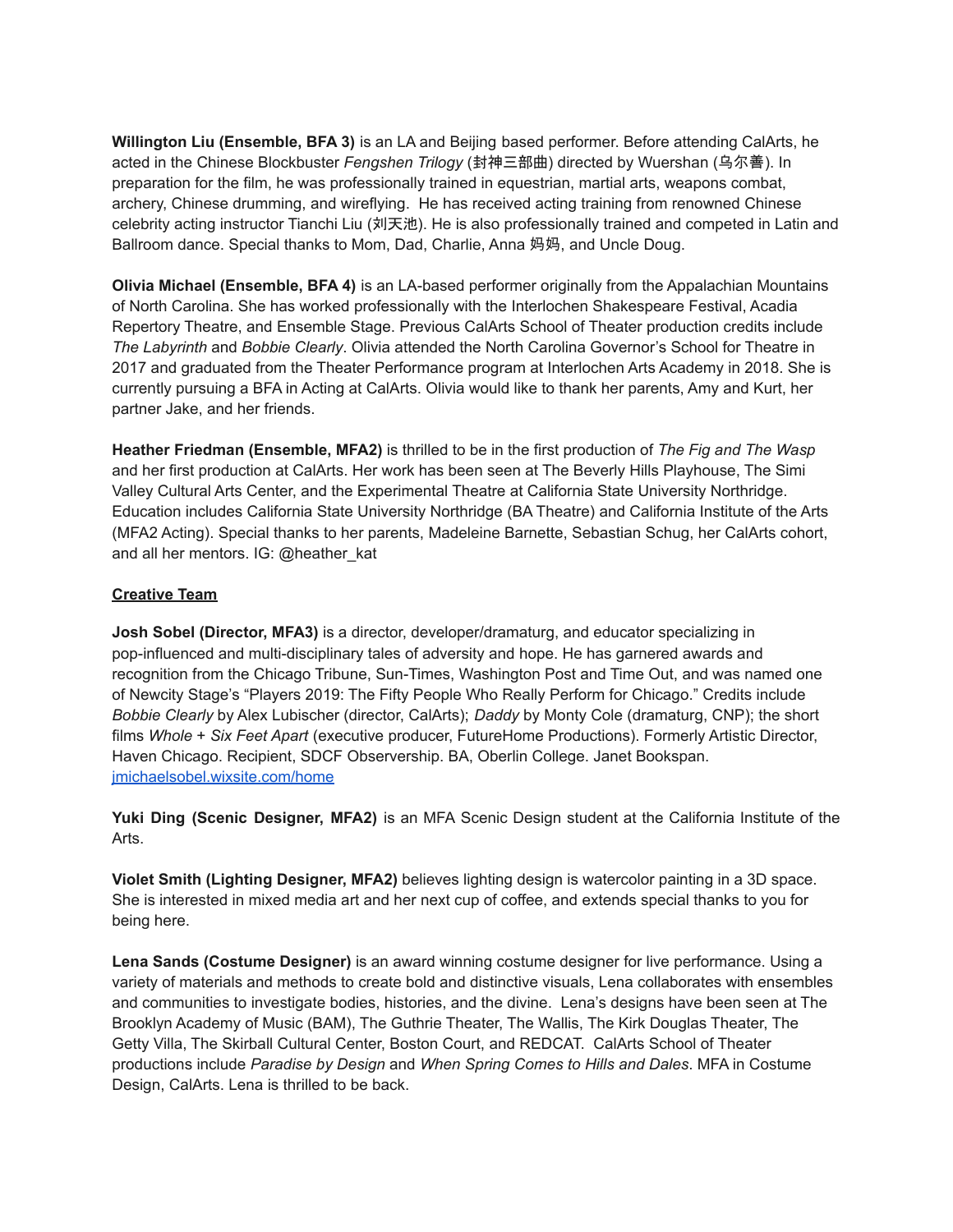**Natalie Nicholas (Video Designer, MFA2)** is a nonbinary, multimedia performance artist based in Los Angeles pursuing an MFA at CalArts with a métier in Interactive Media for Performance and a concentration in Integrated Media. Using quirky and playful perversity, Nicholas builds visual experiences that encourage unrepressed expressivity and divine authenticity. Nicholas' work is both spectacle and heart. Incorporating video installation, clown, and live performance, their work pushes back on society's view of normalcy. Nicholas has worked in the film and television industry for the past five years.

**Steven Cobilich (Sound Designer, BFA2)** is an LA based audio engineer and designer. With a decade of live sound experience, he has designed audio systems and mixed artists at world class festivals such as Coachella and EDC. He also designed and installed the audio systems at the Echo and Echoplex in Los Angeles. He is excited to center his first theatrical design around immersivity and cutting edge technology as he is pursuing a career in themed entertainment. Special thanks to Carlos Mosquera and the entire team at L'Acoustics, Chris Baine and Avae.io, and Auggie Esquivel from Sound Factory Systems.

**Clare Marie Nemanich (Co-Sound Designer, Assistant Sound Designer, MFA1)** has worked with The National WWII Museum, Southern Rep Theatre, and The NOLA Project. Her sound designs in New Orleans have won two Big Easy Entertainment Awards. She left a long career in radio for a new future at CalArts and has never been happier. Special thanks to her husband and parents who have always helped her dreams become everyday life. [Planetclareproductions.com](http://planetclareproductions.com)

**Sam Wells (Composer, DMA3)** is a trumpeter, composer, and improvisor who creates evocative and narrative multimedia performances. Sam has performed throughout North America and Europe, as well as in China. Sam is a member of SPLICE Ensemble. Sam has performed with Contemporaneous, Metropolis Ensemble, TILT Brass, the Lucerne Festival Academy Orchestra, and the Colorado MahlerFest Orchestra. Sam has recorded on Scarp Records, New Amsterdam/Nonesuch, New Focus Records, SEAMUS, and Ravello Recordings labels. Sam is on faculty at SPLICE Institute, Molloy College, Temple University, and CalArts. [sllewm.as](https://sllewm.as)

**Livya Howard-Yashar (Choreographer/Movement Director, MFA2)** is a dancer, choreographer, dramaturg, educator, and musician native to Los Angeles. Her work has been presented at various Los Angeles and New York based venues such as Highways Performance Space, Human Resources LA, St. Mark's Church, Center at Park West, Theater for the New City, and Theater West. She has also held workshops and participated in artist residencies in Israel, China, Greece, Ghana, Denmark, and the UK. With an extensive background in the performing arts and cross cultural studies, Livya's work draws upon the interconnectivity of language, storytelling, music, and dance. [Livyahy.com](http://livyahy.com)

**Kariam Abuabara (Co-Technical Director, BFA3)** is a BFA Technical Direction student at the California Institute of the Arts.

**Sam DuBois (Co-Technical Director, BFA3)** is a human focused on realizing and developing the ideas of his collaborators. Ever since building his first haunted house at the age of 13, Sam has been focused on creating spectacles that surround audiences. His work can be seen in a number of settings from intimate immersive theater to "E ticket" theme park attractions. [SamDuBois.com](http://samdubois.com)

**Jen Dorman (Graphic Designer)** is a creative director dedicated to concepting, crafting, and curating new ideas. She is fascinated and motivated by how innovative digital experiences can enhance and inspire change IRL. Backed by over a decade of experience guiding work across a wide range of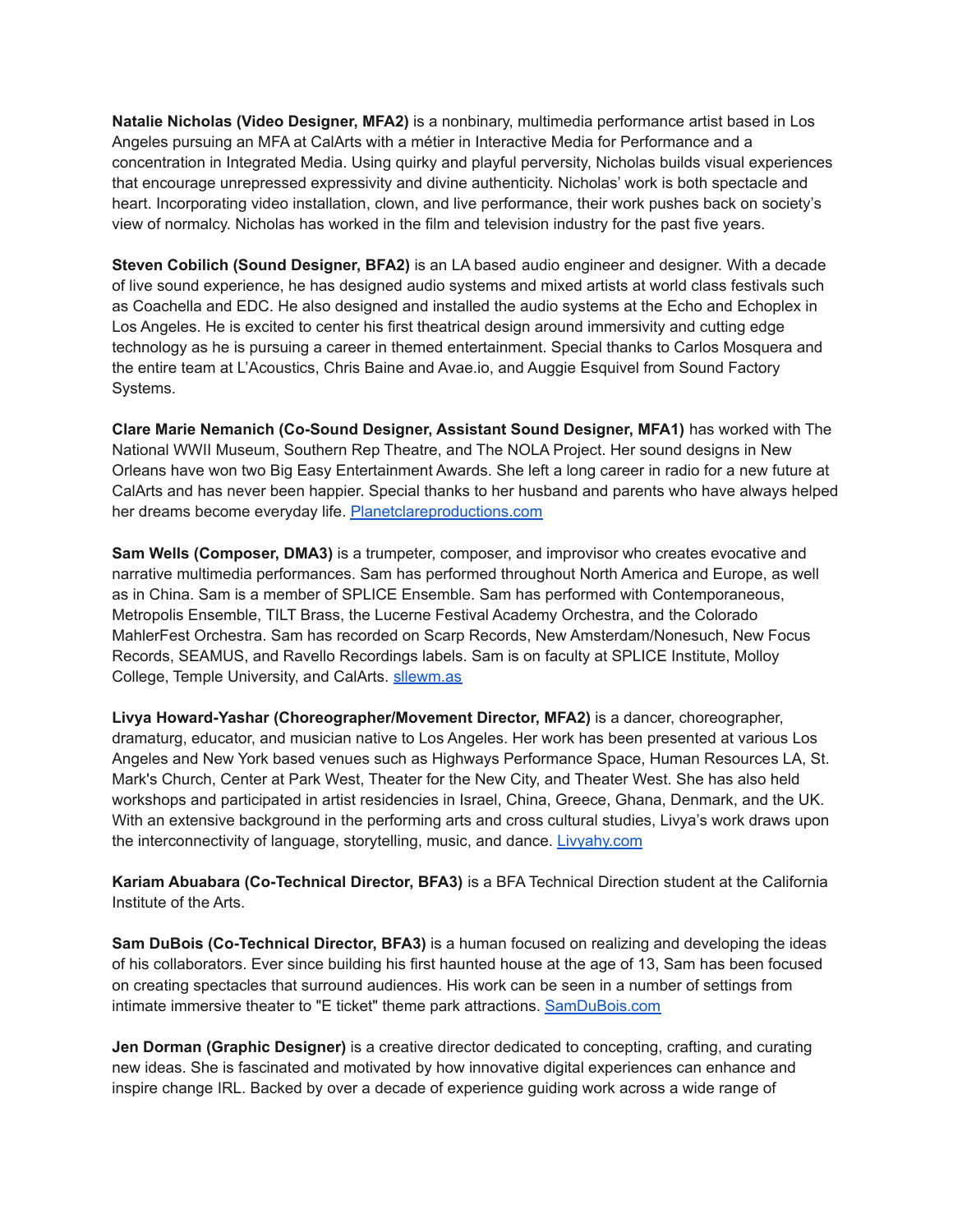disciplines including interactive design, experiential, branding, and campaign creation, she is a strong advocate for craft, research, and strategy (and always pursuing a new path forward).

**Harry Golby (Assistant Director, BFA 4)** is a British-born, Qatar-bred, and LA-based Artist. He is thrilled to have been able to work with such a kind, joyful, and passionate cast and crew. And he is unbelievably proud of the work that has been created this fall. He acknowledges how sweet it is that we get to bring this theater back to life together. And finally, he would love to thank his family and friends for all the support they have given him, and Josh for giving him the chance to sit on the other side of the table.

**Jane Hamor (Assistant Scenic Designer, MFA1)** is an MFA Scenic Design student at the California Institute of the Arts.

**Yueyi Zhang (Assistant Scenic designer, MFA1)** is a Chinese scene designer. She has worked with The Chengdu City Concert Hall, Italia Conti Academy of Theatre Art, and Chengdu Chemical Plant Drama Space. She has also worked on themed immersive experience entertainment company The Volcanoer. MFA in Scene Design, CalArts. Special thanks to mom, dad and Ray. [zoranazhang.wixsite.com](https://zoranazhang.wixsite.com/yueyizhang414)

**Cad Apostol (Assistant Lighting Designer, MFA1)** is an LA-based lighting designer. They have worked with companies such as The Industry, Long Beach Opera, Metropolitan Master Chorale, and Studio School. BA in Theatre, with a focus on Lighting Design, at California State University, Northridge. Honored to work with such a wonderful creative team and lighting designer**.**

**Stephanie Atwood (Assistant Lighting Designer)** is an LA-based lighting designer. She has worked for The Fisher Center, VenueTech, Role Players Ensemble, Verducci Event Productions, and Los Medanos College. CalArts School of Theater productions include *Bacchae*. BFA in Theatrical Design, Technology, and Management, University of Idaho.

**Yi-Lun Chien (Assistant Costume Designer, MFA1)** is a MFA1 Costume Design student. Prior to attending CalArts, she was active in film and TV in Taiwan as an assistant costume designer and wardrobe. Her most recent assistant costume designer work in Taiwanese Netflix original series, *Light the Night*, will soon be released. Her film credits include *KANO* (2014), *Silence* (2016), *The Bold, the Corrupt, and the Beautiful* (2017), *Territory of Love* (L'Autre Continent, 2018), *Moneyboys* (2021). Special thanks to the production team and the costume shop.

**Danica Martino (Assistant Costume Designer, MFA1)** is an MFA Costume Design Student at the California Institute of the Arts.

**Ghazal Bazargan (Assistant Video Designer, MFA1)** is an MFA Interactive Media for Performance student at the California Institute of the Arts.

**Zoë Lappin (Assistant Video Designer, BFA2)** is somebody who does things. Sometimes those things are collage, or animation, or graphic design, or sound design, or knitting, or sculpting, or writing film reviews on Letterboxd, or shopping for records, or being a person with a body. Their work at CalArts includes management for Lars Jan's devised project *20202021* which premiered at the 2021 School of Theater Virtual Festival, and consulting on the creation of the festival's website.

**Jordie Marie Rippion (Stage Manager, MFA3)** will be graduating with her Masters of Fine Arts in Creative Producing and Management this Spring. Some of her past work has included *Jesus Christ Superstar* (Claire Performance Hall, Lancaster PA), *Star Wars the Untold Socka* (Creative Works,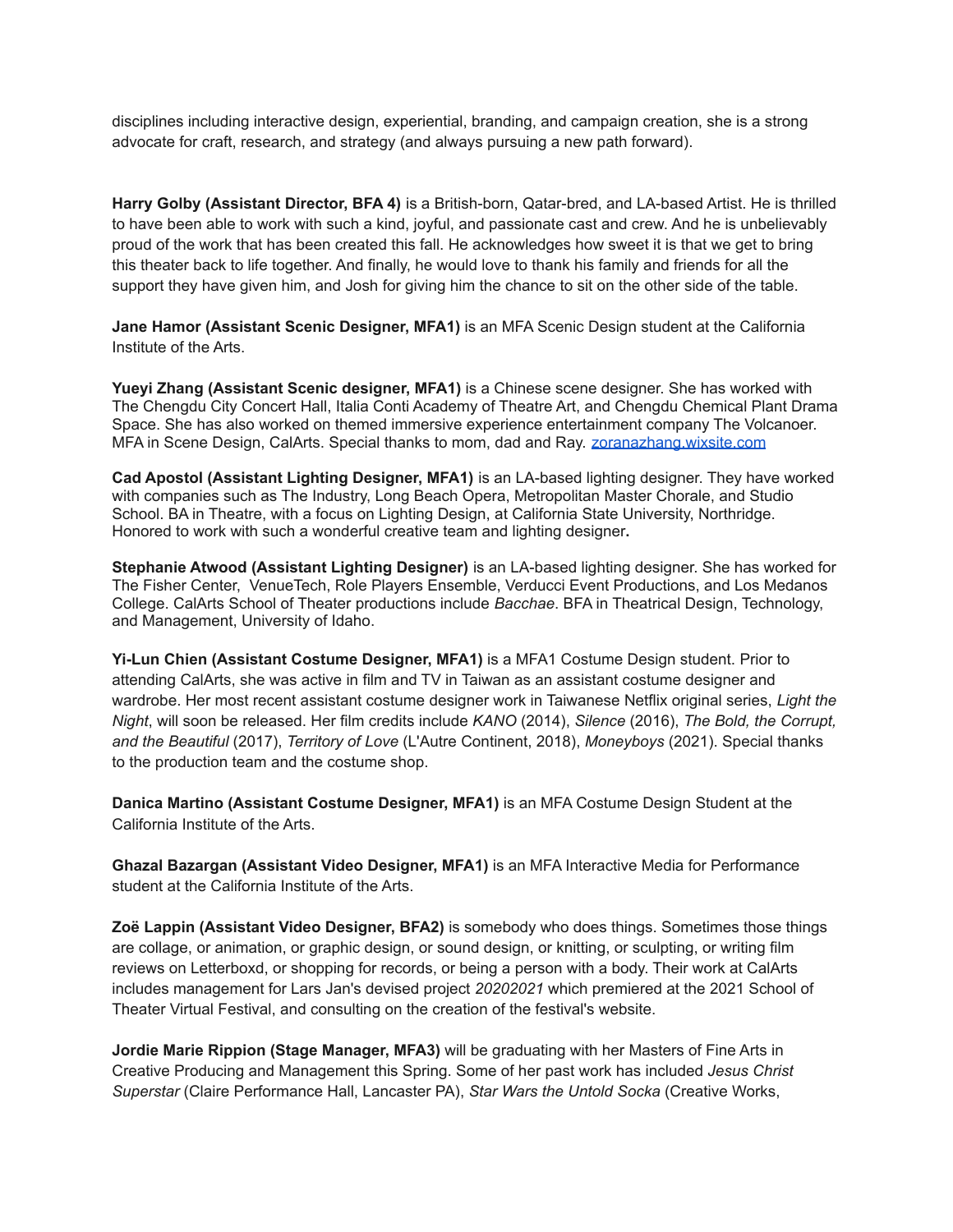Lancaster PA), *Unfolding Seeds* (Paperhand Puppet Intervention, Chapel Hill NC). At CalArts: *King Lear*, *Oedipus*, *Hirkari,* and Production Stage Managing the 2021 CalArts School of Theater Virtual Festival 2020-21. She hopes you enjoy being back in a theater as much as she does.

**Angelina Jian (Producer, MFA3)** is an MFA Producing student at the California Institute of the Arts.

**Cassy Sottile (Assistant Stage Manager, MFA1)** is a stage manager currently based in LA. She received her undergraduate degree from Washington College, where she stage managed *Dancescape*, *Gross Indecency: The Three Trials of Oscar Wilde*, *The Elaborate Entrance of Chad Deity*, *Dreaming Brave and True*, and *Or*. Most recently, Cassy worked as the stage manager for *The Effect* by Lucy Prebble. Cassy would like to thank her fellow MFA stage managers for their support and friendship, as well as her friends and family back in Maryland who encouraged her to pursue this degree.

**Nicole Theep (Assistant Stage Manager, MFA2)** is a California stage manager who experienced her first taste of stage management in community college as an ASM for *Cabaret*. Assistant stage manager credits include: *Shrew! The Musical* and *Die Fledermaus*. PSM Credits include: *The Beaux Stratagem*, *The Macbeth Project*, *An Atlas to "The Night & Other Electric Flowers*". She is currently an Associate Production Manager on CalArts Actor Showcase and The Coffeehouse Projects. She is excited to be involved in the CalArts community and looks forward to new opportunities. MFA in Experience Design & Production - Management.

**Katherine Paez Froehlich (Associate Production Supervisor, MFA 1)** is an LA-based creative producer and production manager. She has previously worked with Universal Creative, Universal Studios Hollywood – Entertainment Production, the Shakespeare Theatre of New Jersey, and City Theatre. CalArts School of Theater productions include *The Romeo & Juliet Experience* (Producer) and 2021 CalArts School of Theater Virtual Festival (Assistant Production Manager, XDP Series). Katherine would like to thank her partner, her parents, and her Rainbow Room for all the love and support.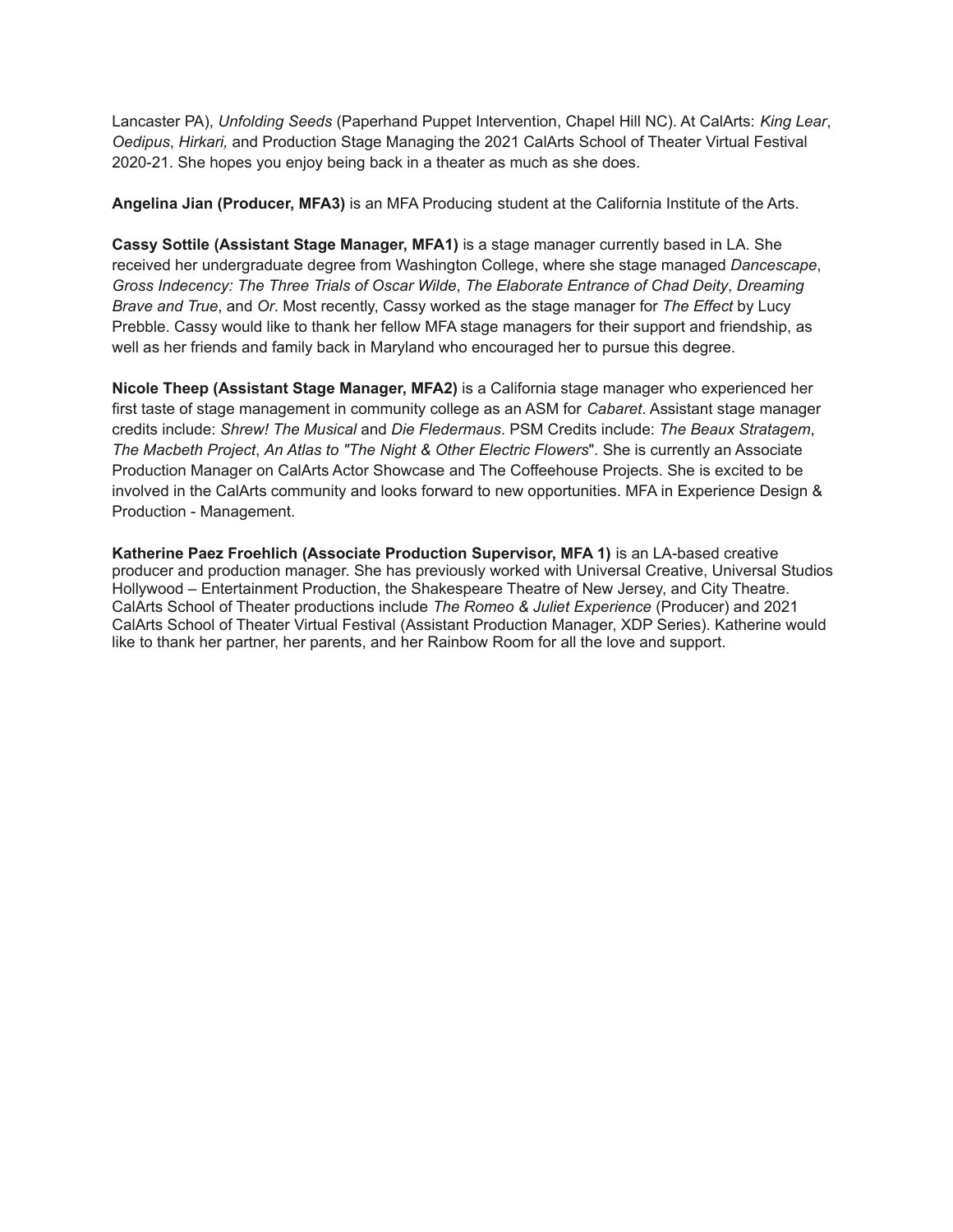#### **CalArts School of Theater Faculty and Staff**

**Travis Preston**, Dean; Head of Directing; CNP Executive Artistic Director **Christopher Akerlind,** Lighting Design **Cristian Amigo,** Sound Design **Mecca Andrews**, Movement **Shauria Baneriee**, Technical Direction **Christopher Barreca**, Head of Scene Design **Grayson Basina**, Production and Studio Associate, Master Carpenter **Camille Benda**, Head of Costume Design **Ashley Bruce**, Applied Arts **Marissa Chibas**, Acting; CNP Director of Duende CalArts; CNP Producing Artist **Julanne Chidi Hill,** Speech **Monty Cole**, Theater History **Michael Darling**, Head of Technical Direction **Bart DeLorenzo**, Showcase **Kate DeWall**, Master Electrician **Heather Ehlers**, Movement **Julianne Figueroa-Castro**, Stage Management **Peter Flaherty**, Head of Interactive Media for Performance **Estela Garcia**, Movement **Westley Garcia-Encines**, Director of Operations **Janie Geiser**, Directing; Object Performance **Jenifer Gilbert**, Experience Design and Production **Jon Gottlieb**, Sound Design **Karen Gutierrez**, Producing **Mona Heinze**, Dramaturgy **Nikki Hyde**, Stage Management **Mara Isaacs**, Producing **Lars Jan**, Acting **Mirjana Jokovic**, Director of Performance; Head of MFA Acting **Daniel Alexander Jones**, Theater History **Mark Kanieff**, Experience Design and Production **Donovan Keith**, Experience Design and Production **Lewis Klahr**, Directing; Screenwriting; Film **Lillie Kroll**, Budget Analyst/Accounting Specialist **Amber Larosa**, Experience Design and Production **Andrea LeBlanc**, Associate Dean; Co-Head of BFA Acting **Damian D. Lewis**, Co-Head of BFA Acting; Voice/Speech **Rafael Lopez-Barrantes**, Voice **Babette Markus**, Movement **Ellen McCartney**, Director of Experience Design and Production **Charles McNulty**, Dramaturgy **Anne Militello**, Head of Lighting Design **Ed Monaghan**, Stage Combat **Anthony Nikolchev**, Movement **Tanya Orellana,** Experience Design and Production **Daniel Passer**, Acting; Associate Director of Performance **Elizabeth Pickens**, Entrepreneurship **Jane Pickett**, Writing for Performance **Kelsey Rainwater**, Stage Management **Michael Rossmy**, Stage Management